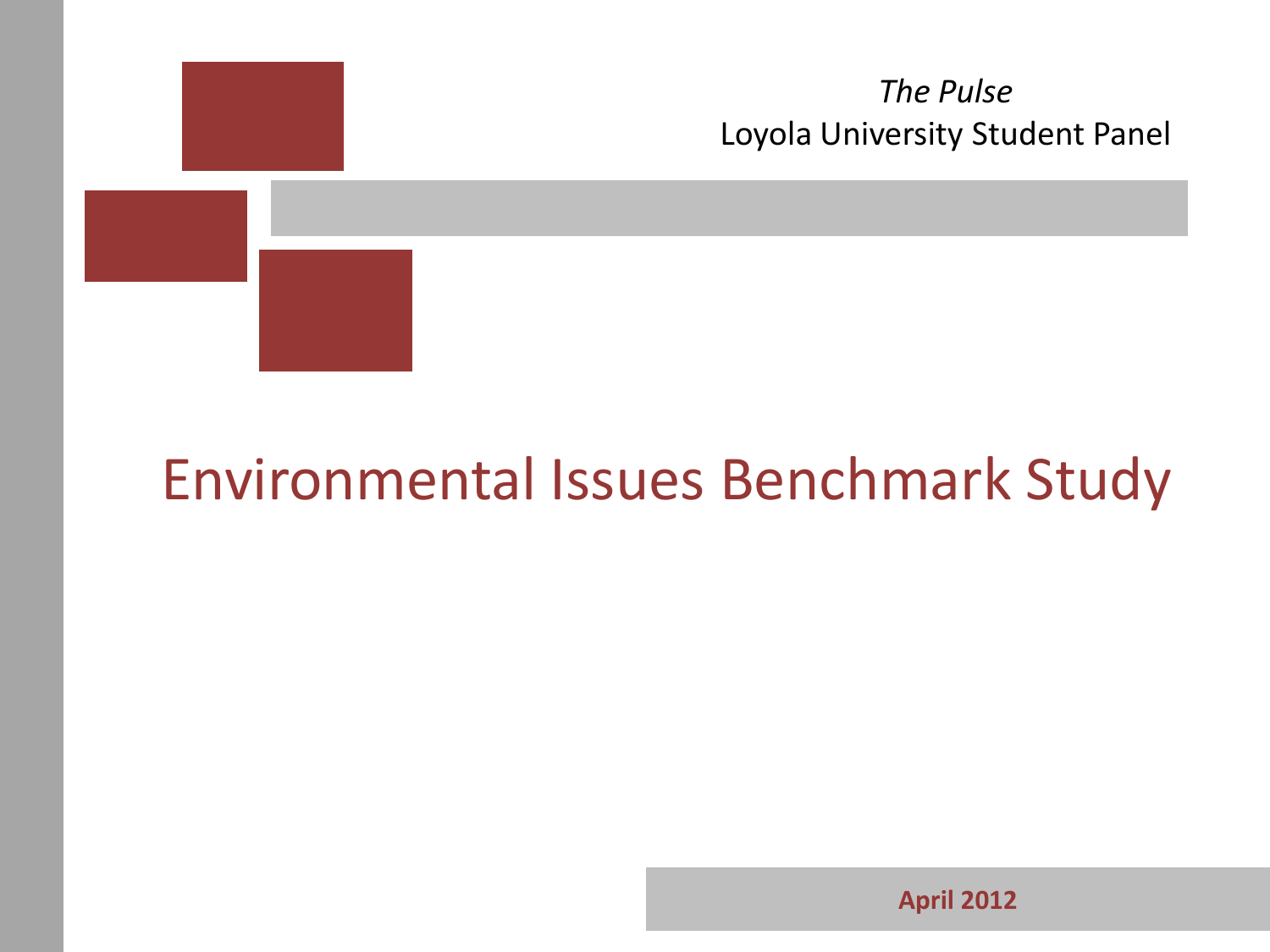## Methodology

- This survey was distributed to the Loyola student panel, an opt-in, undergraduate online panel of 1,294 members and to the all LUC graduate students, faculty and staff
- An email was sent to panel members, graduate students, faculty and University staff on April 13 with a link to the survey. The study closed at midnight on April 26 with 1575 completed surveys

### Responses



### **Notes**

- Questions used for profiling purposes were asked individually of each group
- Questions regarding commuting to school or between campuses were asked only of undergraduate and graduate students
- All other questions were asked of all respondents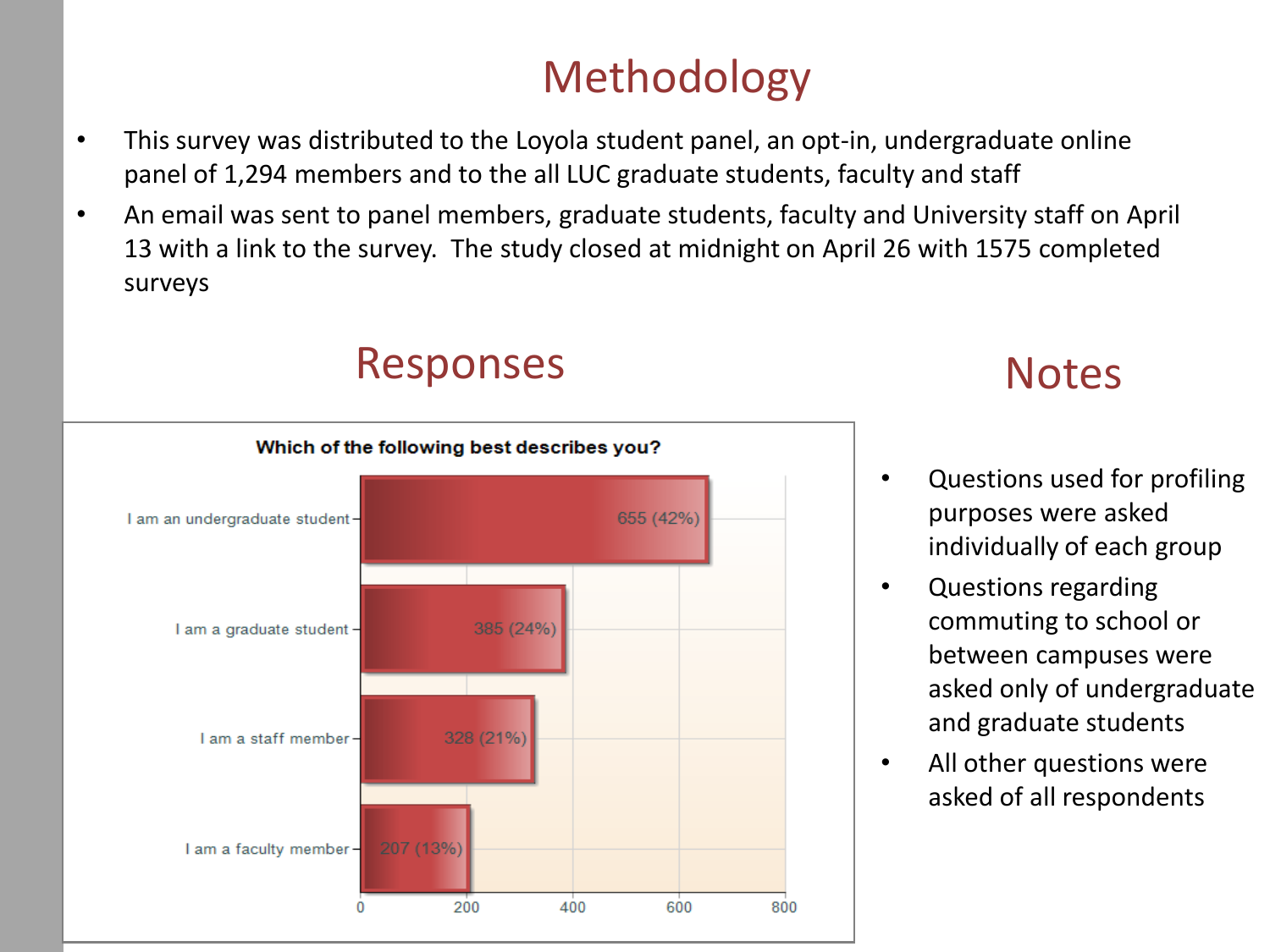#### **Executive Summary**

#### **Activity Levels**

- **Nearly all respondents do some sport or other physical activity** and most do so on a weekly basis with faculty more active than other groups and undergraduates least active
- **Respondents are as likely to volunteer for service-based activities as they are to participate in physical activities** but they do so with less frequency
- **Respondents are least likely to participate in advocacy or political activities** and, among those who do, they are likely to do so much less frequently than other activities tested

#### **Environmental Awareness and Activity Levels**

- **Nearly all respondents claim to be very aware/aware of issues related to the environment**
	- **About 40% of those say they are actively involved** while over half say they are not active
	- Faculty members are significantly more likely than other groups to be actively involved in environmental issues

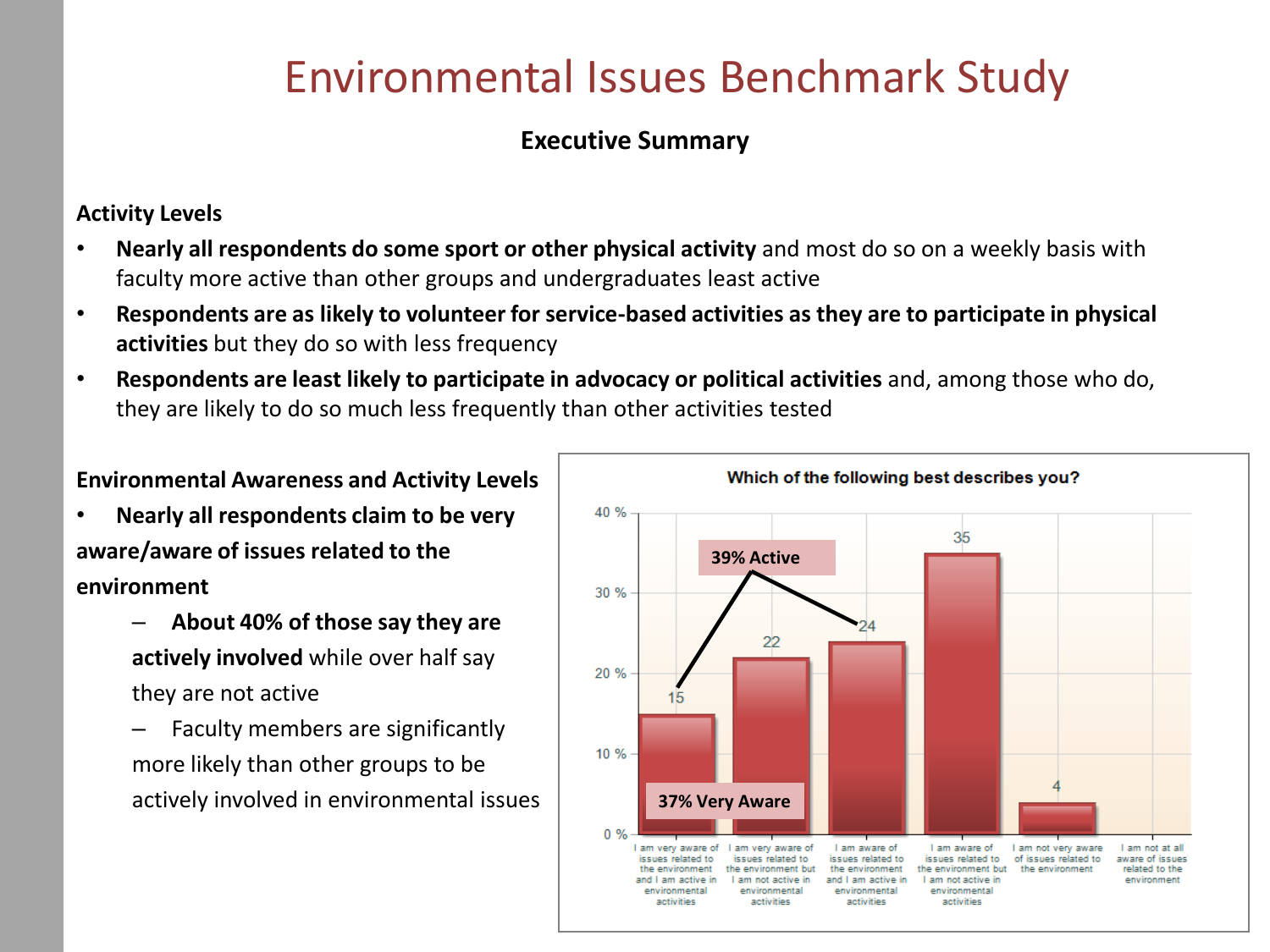#### **Environmental Challenges**

- LUC community members believe the **dominant global environmental issues** the world faces today are **water, energy and climate change**
- The **dominant issues locally are transportation, waste and, to a lesser degree, energy**



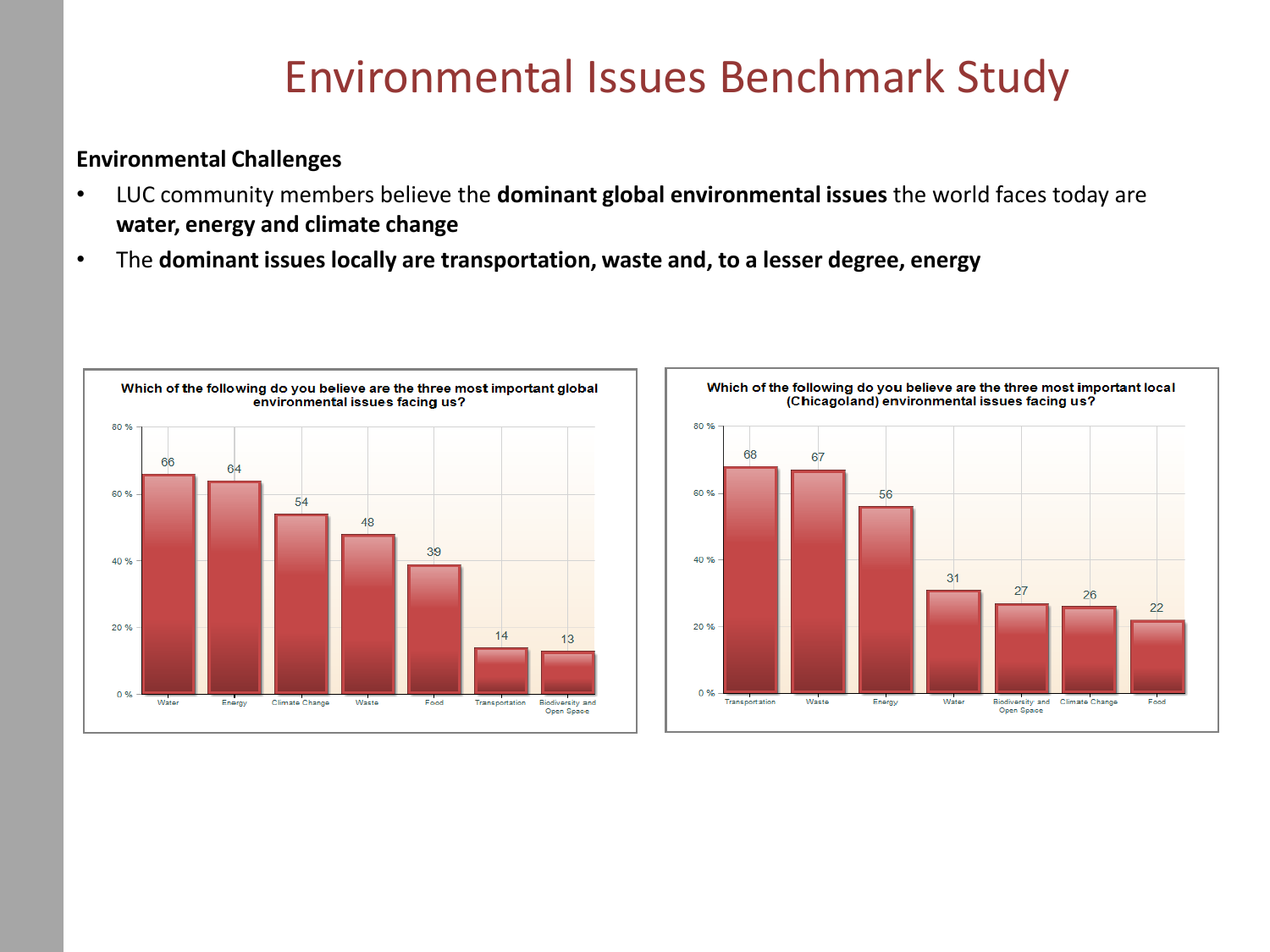#### **Awareness of Opportunities for Action and Participation Rates**

- Respondents are **most active**, at nearly identical levels, in the areas of **waste, energy, food and water**  followed by **transportation, considered the most pressing local issue**
- Community members are **least likely to be active in the bio-diversity** arena
- **Taking action in the home is by far the most common form of activity** on these broad environmental categories
- **Transportation**, defined by respondents as the most important local issue facing us, includes **four of the top six elements** of which they are aware of opportunities and in which **they are actively participating** (biking, walking, public transportation, commuting options)
- **Recycling drives the waste category** averages with extremely high opportunity awareness and active participation scores
	- •Significant numbers of respondents are also aware of opportunities to take action on all other issues related to waste although, with the exception of recycling, the gaps between being aware and taking action are significant
- While respondents see energy as one of the three most pressing local environmental issues, awareness of opportunities to take action on these issues is moderate compared to other areas tested and the number participating in activities related to energy is extremely low
	- **Energy efficiency is the outlier in this category with high awareness of opportunities** although it registers a modest level of active participation
- Awareness of opportunities for action in all water-related categories, with the exception of conservation, is modest
	- **Respondents are over two and a half times more likely** to say they have heard of **water-related issues**  but do not know much about them than to be actively participating in them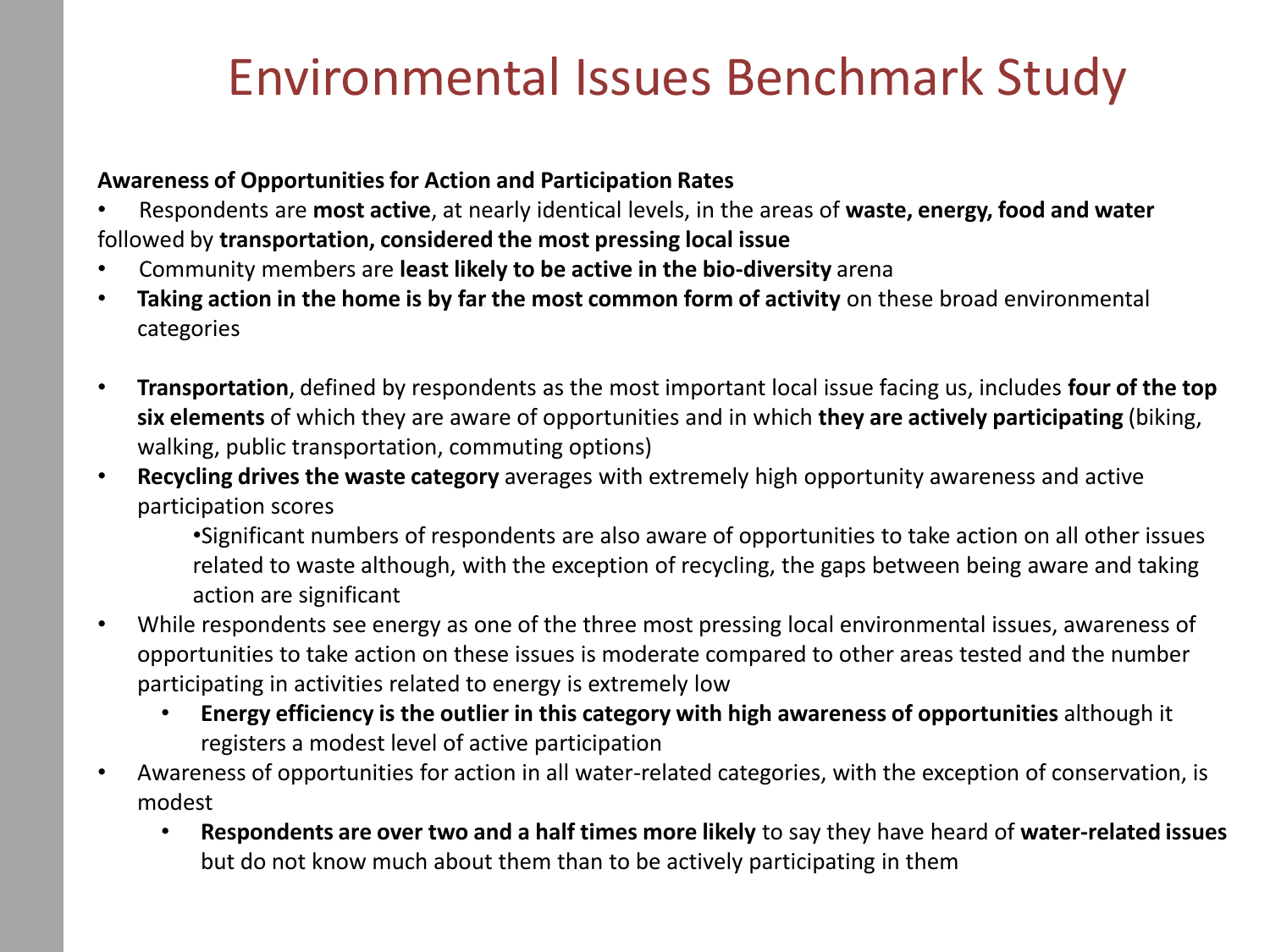#### **Awareness of Opportunities for Action and Participation Rates (continued)**

- All elements in the bio-diversity/open spaces category with the exception of parks, beaches and forests, fall in the middle of the pack for awareness of opportunities and active participation
	- Respondents are more **likely to have some awareness but little familiarity** or to study topics related to **bio-diversity/open spaces** than to actively participate in any of these areas
- **Only one topic associated with climate change, greenhouse gas reduction, has significant opportunity**  awareness but **participation rates are very low**
	- These topics are much more likely than the average to have limited awareness ("heard of but don't know much about")
- While food is not considered a major local environmental issue and is a moderately important global issue to these respondents, it **has the second highest opportunity awareness rating of all categories** and third highest rate of active participation
	- **Organic foods and local agriculture have been most successful in gaining awareness** of opportunities and developing active participation
	- Conversely, vegetarian/vegan, while creating significant awareness of opportunities, has not done as well at converting awareness to active participation
- Awareness of opportunities to take action and participation rates for the "Other" category are average
	- **Driving opportunity awareness average scores are Social Justice and Environmental Issues, Air Quality and Faith/Spirituality and Environmental Issues**
	- **Active participation is strongest** in this category in environmental issues most closely associated with **Jesuit values, Social Justice and Faith/Spirituality**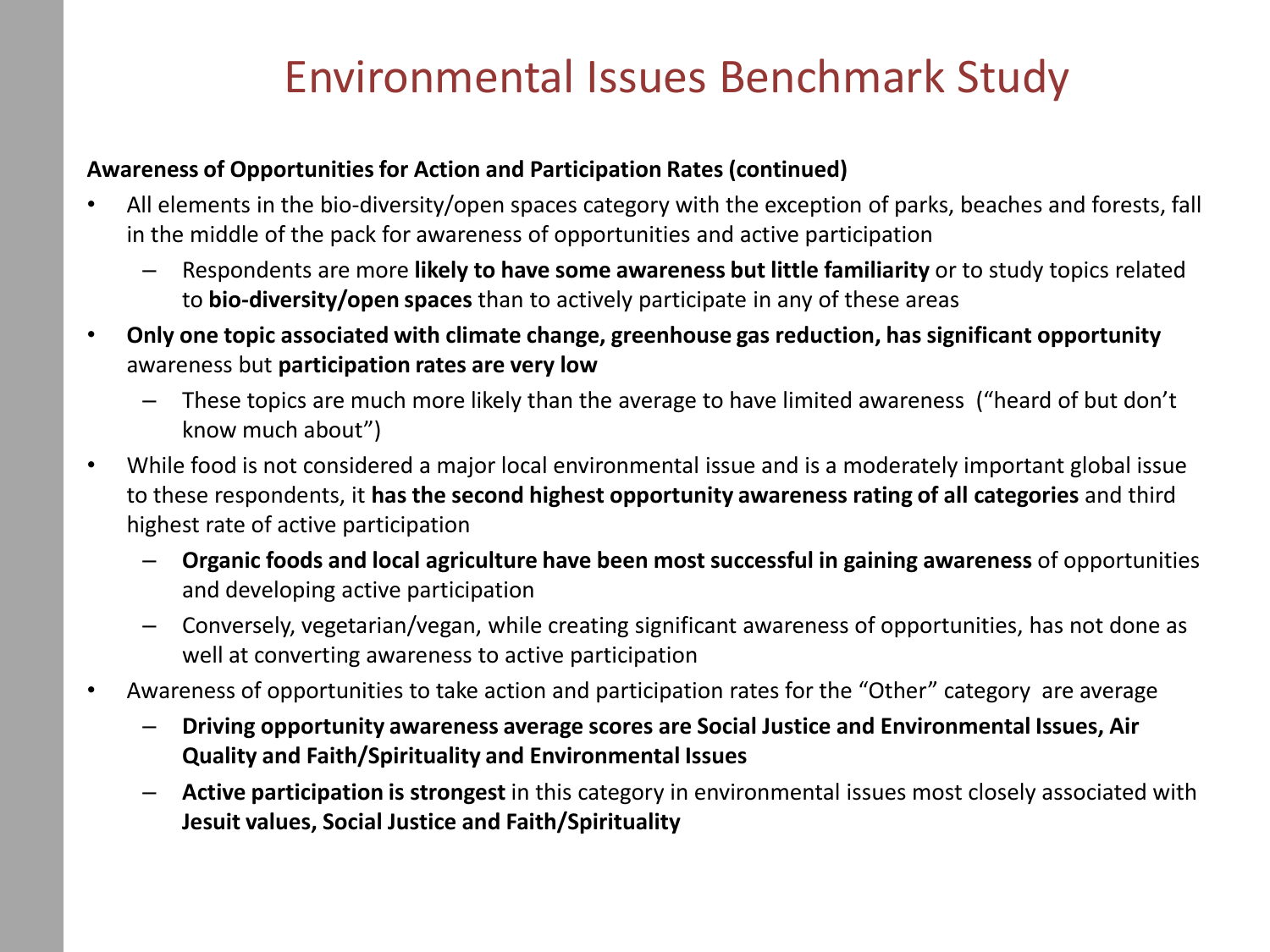**Awareness of Opportunities for Action and Participation Rates (continued)**

• In summary, **awareness of opportunities to take action on specific environmental issues is quite high**, 50% or better, for many sub-categories

> •**Respondents are more aware of opportunities and participate in recycling than any other activity**

•They are **most likely to participate at high levels in multiple food and transportation activities** 

•**The gap between awareness and action is significant in all areas save the top three where very large groups of respondents are aware of and are recycling, walking and taking public transportation**

•Areas with less than one-third awareness of opportunities for action, tend to be topics related to bio-diversity and, while the gaps are no larger than with higher awareness topics, the participation levels are quite low

•Areas with the 20% or less awareness of opportunities to take action have extremely low participation rates

|                                      | Aware of<br><b>Opportunities</b> | <b>Actively</b><br>Participating | Gap    |
|--------------------------------------|----------------------------------|----------------------------------|--------|
| Recycling                            | 79%                              | 69%                              | $-10%$ |
| Walking                              | 70%                              | 69%                              | $-1%$  |
| <b>Public Transportation</b>         | 69%                              | 62%                              | $-7%$  |
| <b>Biking</b>                        | 65%                              | 39%                              | $-26%$ |
| Organic                              | 62%                              | 39%                              | $-23%$ |
| <b>Commuting Options</b>             | 56%                              | 38%                              | $-18%$ |
| Local Agriculture                    | 55%                              | 33%                              | $-22%$ |
| Vegetarian/Vegan                     | 53%                              | 22%                              | $-31%$ |
| <b>Fair Trade</b>                    | 52%                              | 31%                              | $-21%$ |
| Composting                           | 51%                              | 22%                              | $-29%$ |
| Greenhouse Materials &<br>Purchasing | 50%                              | 30%                              | $-20%$ |